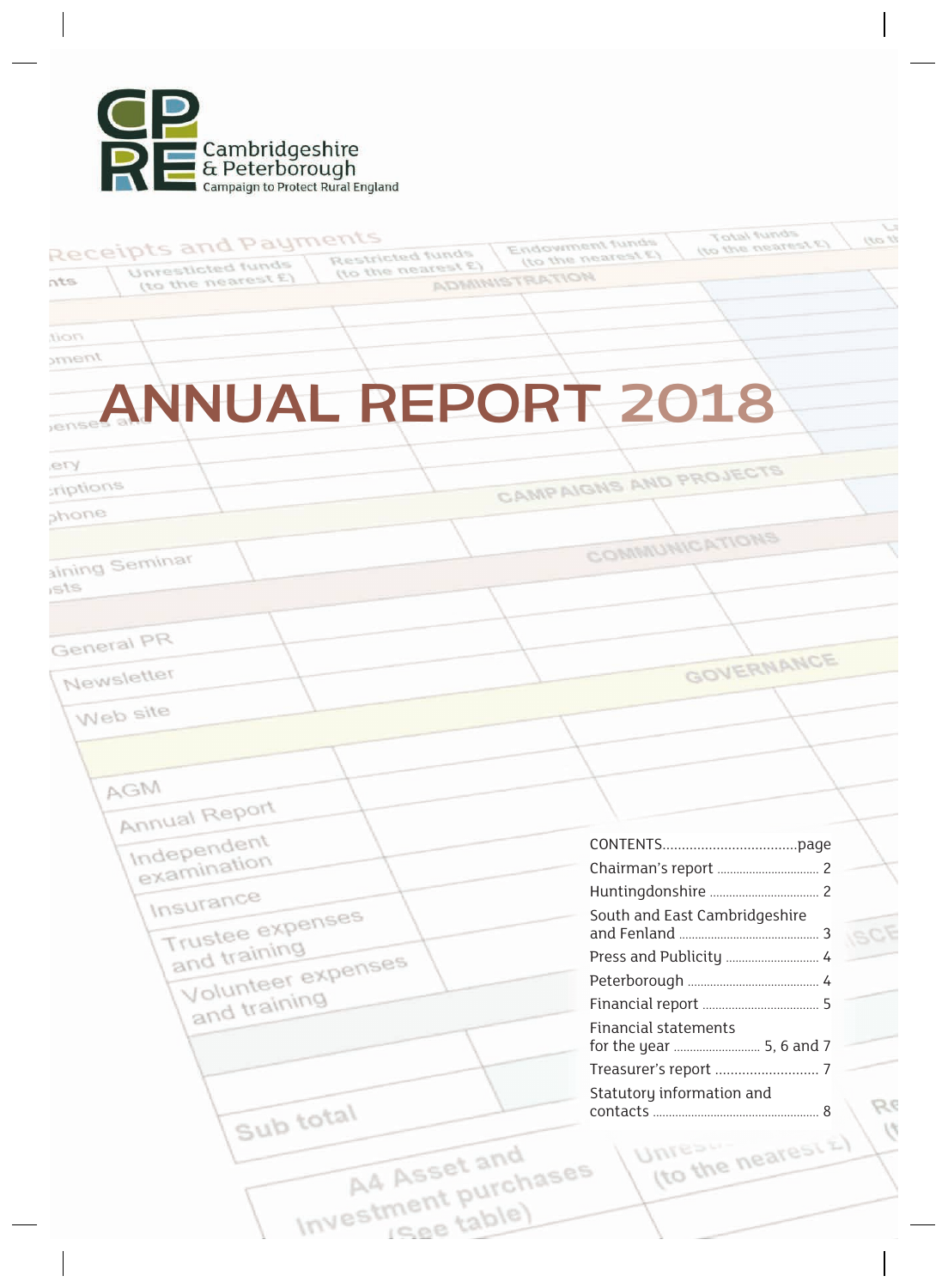# **Chairman's report**

This is my first Annual Report for the branch. However, the title is misleading. I have only been in post since March 2018. Nevertheless, the branch has coped remarkably well without a chairman for eighteen months.

My predecessor, Michael Monk, vacated this post to become regional chairman for CPRE East of England. Despite his heavy regional workload, Michael has made himself available to advise me whenever requested and for that I am most grateful.

The branch team consisting of our trustees and committee members, our volunteers and of course our branch administrator Tracey Hipson, have provided me with fantastic support. Ali Sargent has reminded me of the rules of interviews and press releases. Jean Prince has worked tremendously hard to improve the web site and our Twitter presence. Sally Jackson has held the fort in the north making a significant contribution to the Peterborough Local Plan consultation and now the inspector's examination of it. Gareth Ridewood has briefed me on the Cam–Ox arc. Nick de Chenu has kept us financially strong and legal. Shirley Fieldhouse has forensically examined the detail of planning applications and other issues and written many succinct briefings and letters, all compatible with CPRE's policy objectives.

There was a well-attended AGM at St Ives Corn Exchange in October and the Planning Workshop for Parish Councils held in November seems to have been a great success. Thanks to Nick and Tracey's careful management the branch is in a stable financial position and has a new computer.

Here in Cambridgeshire and Peterborough we face some enormous challenges. We have two vibrant, technologically strong cities, linked by what the planners like to call a "growth corridor", surrounded by the food bowl of the country, parts of which contain some of the most deprived rural communities in the country. In the centre of the "growth corridor" we have the Great Ouse Valley whose transition to an Area of Outstanding Natural Beauty (AONB) we are supporting. Close to that we have the A14 construction which is impacting villages like Hilton, Papworth St Agnes, the Offords and Buckden.

My attention has been gripped by three major issues:

- � The proposed waste incinerator and power plant next to the major development site at Waterbeach,
- � The Cam-Ox arc and associated new "garden" towns and villages. (When did "sustainable" get replaced by "garden"?),
- � The complete distortion by East Cambs. District Council of the Community Land Trust (CLT) concept. A movement which CPRE supports nationally is being used to breach development envelopes with major private housing estates containing less affordable housing than the council's own policies require. The worst case being Kennett on the Suffolk/Cambridge border.

In parallel, the branch has responded formally to fifteen other planning applications; considered or advised on another thirteen; contributed to the CPRE national response to the NPPF consultation; met with Cambridge MP Daniel Zeichner to discuss the NPPF; met with BCN Wildlife Trust to establish a principle of cooperation on countryside issues; supported the Great Ouse AONB; produced a Spring Newsletter; revised its web site; implemented privacy policies and procedures to comply with GDPR; effected office risk assessments; assisted the halting of the AgriTech park at Hinxton; participated in the greenbelt debate; produced a volunteer recruitment leaflet and contributed to the CPRE "purpose" project.

This is a tremendous workload for a small team of volunteers and I really am proud of all of you. Thank you.

We desperately need more people to play an active role in our activities from litter-picking to fund-raising, to being a trustee. Whatever relevant skill or volunteer time you can offer, we need you. We also need your membership, your donations and your support to help us campaign for a vibrant, thriving, nature-friendly, communal and responsibly farmed countryside.

# **Huntingdonshire report**

## We continued to monitor planning applications across the District and provided support to several residents.

We responded to the Local Plan to 2036 consultation submitting over 30 comments - including recognition of sites of conservation designation of national importance, the need to support climate change adaptation, the addition of the Nene Valley to the list of strategic green

infrastructure, and the addition of green infrastructure provision to support healthy communities.

Gareth Ridewood

We challenged the proposed housing growth capacity and pointed out that development in service centres, local service centres and small settlements would need to be in conformity with other policies in the plan. We have been working with other Branches to monitor the proposals for the Cam-Ox Arc.

Alan James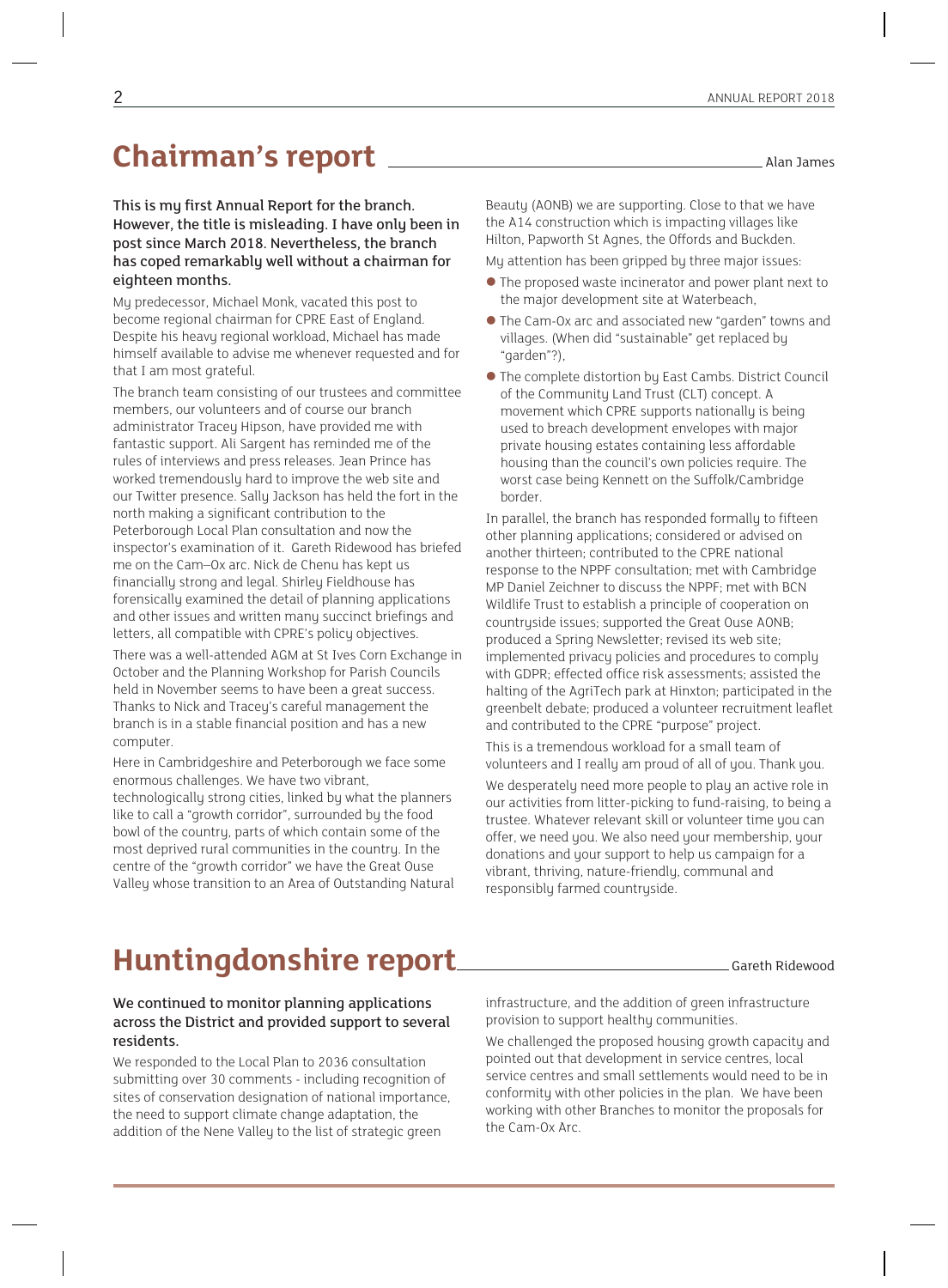# **South and East Cambridgeshire, and Fenland**

Shirley Fieldhouse

## Local Plans

The Inquiry into the Cambridge and South Cambs Local Plans (2014) concluded in July 2017 and approval still awaited. So we are still working on the 2004 and 2005 plans until the final acceptance by the Secretary of State is received. The inquiry started in June 2018 into the East Cambs Local Plan 2015 review. Up-to-date Plans are urgently awaited as they will then demonstrate a five year housing land supply. In the meantime, developers seek to exploit this loophole and are submitting applications for large and small development outside village envelopes, causing a lot of work for district councils and for CPRE, although it is helpful that South Cambs announced in May 2018 that they do have the required housing land supply.

## **Housing**

## South Cambridgeshire

#### Cottenham

Cottenham has been besieged by applications. Three along Rampton Road, to which we had objected were finally approved by SCDC or on appeal:

- � (S/2413/17/OL: resubmission of S/1411/16/OL) for 200 dwellings and care home (Gladman).
- � (S/1606/16/OL) for 126 dwellings (Persimmon).
- � (S/2876/16/OL) for up to 125 dwellings (Cambs County Council).

A further proposal (S/0012/18/OL) for 50 dwellings at Beach Road, Cottenham came forward in February. The application - to which we objected - is undecided.

## Thriplow

The application (S/3566/17/FL) for a grain store was refused on grounds of being in the Green Belt and (S/3591/17/FL) for an estate of 36 houses was refused as being unsustainable with negative impact on the area and setting of the village.

#### Milton

While we support the provision of affordable homes, we objected to (S/0904/18 FL) for 36 affordable dwellings in Fen Road because the site is in the Green Belt and outside the village envelope. It is awaiting decision.

#### Papworth Everard

(S/1783/18/OL) for 175 houses was a resubmission of the 2015 application. We objected. It is awaiting decision.

#### **Waterbeach**

The site for a new town at Waterbeach (policy SS/5) in the Local Plan is the 2007 Local Plan. Urban & Civic submitted outline planning (S/0559/17/OL) for 6,500 dwellings on the barracks land in 2017. RLW Estates have applied for full planning (S/0791/18/FL) to relocate Waterbeach station to the North of the village and outline planning

(S/2075/18/OL) for 4,500 dwellings on greenfield land adjoining the barracks outside the Local Plan. We objected as the site needs to be considered as a whole. Waterbeach village has also had 350 new dwellings approved though speculative development outside the village envelope.

## East Cambridgeshire

#### Haddenham

Objections were made to (18/00803/FUM) for 24 dwellings in Bury Lane and to (17/01756/FUM) for 54 homes on land west of Hardwick Fields, West End, where the Community Land Trust propose to build 19 affordable homes and 38 market houses on a site outside the village (approved July 2018).

#### **Witchford**

An objection was made to application (18/00778/OUM) for 40 dwellings (reduced from a previously refused 55 dwellings).

#### Sutton

An application (16/01772/FUM) for 77 dwellings (although this site was allocated in the Local Plan) for an edge of village site was refused and went to appeal. We supported the ECDC in their reasons for refusal, i.e., over-development and increased traffic on local roads.

#### Kennett

Application (18/00752/ESO) is for a Garden Village of 500 houses, of which 150 are affordable to be administered by a CLT. Kennett is a small village (353 population) on the boundary with Suffolk. Although the site has been allocated for housing in the Local Plan review, we are strenuously opposing the application as this is the wrong place to put 500 houses.

## **Incinerators**

#### Waterbeach

Waste Recovery Facility (S/3372/17/CW) for heat and power plant comprising biomass energy from waste and chimney, adjacent to AmeyCespa's current A10 site. Objection was made on grounds of height (80 metres) chimney, landscape, and nearness to Denny Abbey. We are also concerned about possible air pollution.

## Warboys

Application (H/5002/18/CW) for construction of heat and power plant comprising biomass energy from waste and waste water treatment plant, 25 metre high chimney, adjacent to current landfill site. An objection was submitted on grounds of landscape, possible pollution of two SSSIs, light spillage, and traffic. Now approved.

## **Business**

## Hinxton

Application (S/4099/17/OL) was submitted by Smithson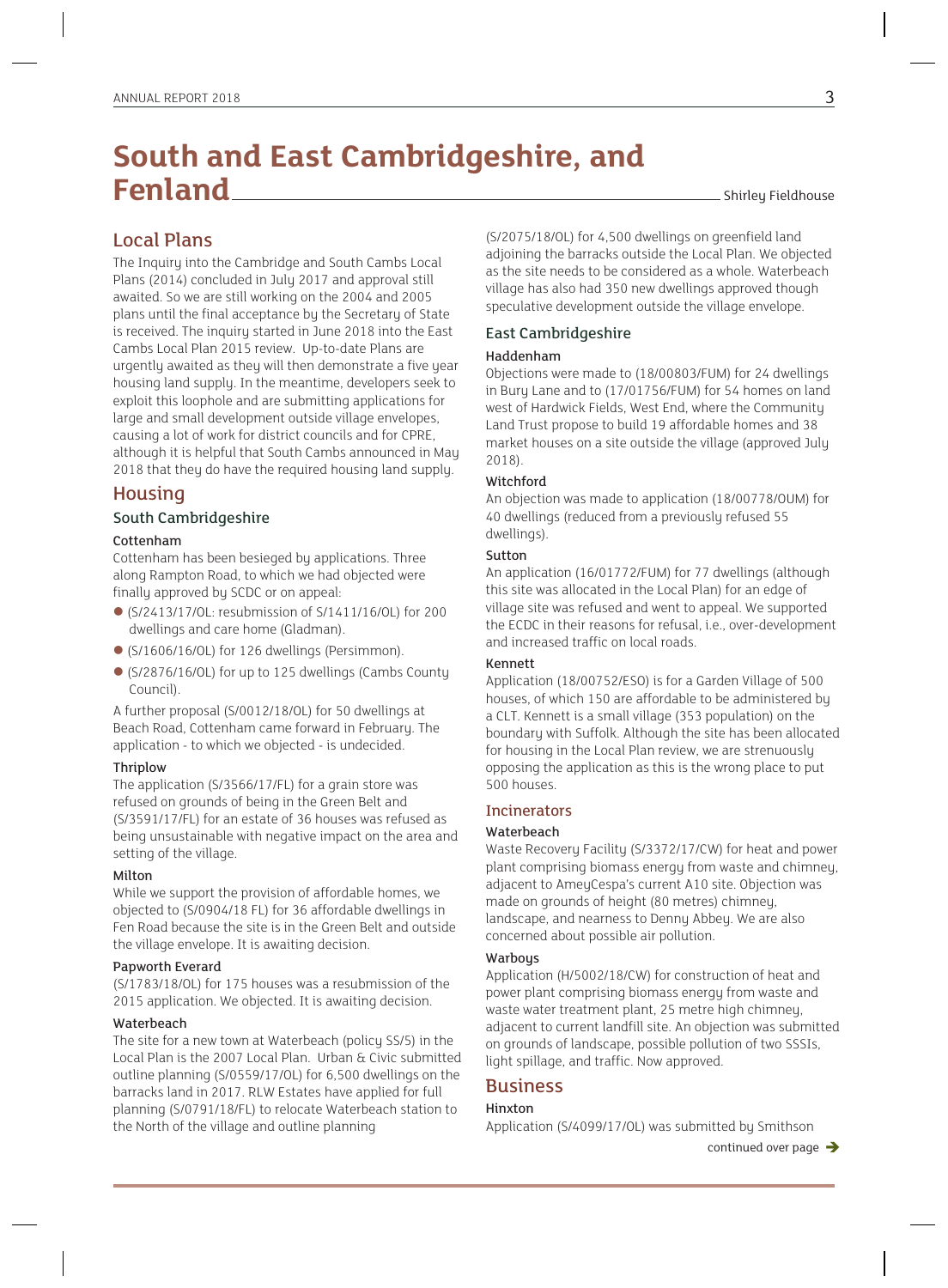# **Press and publicity**

Ali Sargent

Our new Chairman, Alan James, hit the ground running as a spokesperson for Cambridgeshire and Peterborough CPRE. Within weeks of his appointment in February, he had made two appearances on BBC Radio Cambridgeshire, where threats to green spaces continue to be an issue which provokes much interest.

He showed himself to be the master of the soundbite with the quote "CPRE is not a NIMBY organisation. We do need more housing, particularly affordable housing, but we need that housing to be planned properly." That's the sort of quote that gets "lifted" from a longer interview and used repeatedly in news bulletins throughout the day, thus increasing our media exposure to a wider audience.

The other interview was on fly-tipping. Rubbish is always a popular subject with the media – so we are hopeful of getting a fair amount of coverage when CPRE launches its "Green Clean" campaign in the autumn. This litter-pick campaign will support CPRE's calls for a comprehensive deposit return system for bottles and cans.

Until Alan's appointment, Michael Monk, our former Chairman, (now Regional Chairman) continued to fly the media flag for us with a number of broadcast interviews, not least the hugely contentious issue of plastic recycling which attracted a lot of interest in March. Unfortunately National Office didn't give us advance notice of the release of this information, so we were not able to reap maximum benefit from it. Once a story has hit the nationals, it's crucial to be ready to run with a local version straight away. 24 hours is a long time in the world of journalism.

# Peterborough report sally Jackson

The main concern for the Peterborough area has been the evolution of the new Local Plan. This is being updated from the 2011 Core Strategy to make sure we have a robust five-year land supply and are compliant with the government's National Planning Policy Framework.

Hopefully this will prevent further unplanned development outside the Village Envelopes, as happened in Barnack last year.

Peterborough City Council have put forward a sustainable plan that concentrates development in the urban areas and the urban extensions, leaving 5% of the new houses, roughly, to be shared amongst the rural areas. However, there are some anomalies which have resulted in some villages, like Helpston, getting way in excess of this and other villages of the same size getting minimal amounts. We feel this leaves these villages open to future challenges by developers and would argue for a fairer distribution. We strongly support the proposed policy on 'no development outside Village Envelopes' but have argued that in some cases loosening these boundaries, with the support of the residents, can help all settlements to grow and flourish.

An Inspector has been appointed to examine the soundness of the plan and during August she has heard the views all those concerned. The next stage will be in October, when individual site allocations will be discussed. We shall be there expressing our support for sustainable development in the countryside. If you would like us to put forward any concerns you have please get in touch (contacts page 8).

## Cambridgeshire, South and East, and Fenland

continued from page 3

Hill for an AgriTech Park agricultural land near A1301 and A505 for business (not R&D) premises with up to 4000 employees. This application was refused. We had objected on grounds of speculative development.

Nearby, the Wellcome Trust have submitted application (S/2209/18/E2), a scoping document, for employment space and up to 1500 dwellings. We are keeping an eye on this.

## Transport

Cambridge South East Transport **Study** 

Greater Cambridge Partnership consultation.

We objected to the Mass Rapid Transit route, a new road through countryside between Granta Park and the Biomedical Campus at Addenbrooke's.

## Cambourne to Cambridge Better Bus Journeys Consultation

The section along Madingley Road to Scotland Farm.

A Park & Ride site at Scotland Farm was preferred to one at Madingley Mulch and we objected to Route C (in the green belt) and to Route A (no bus lane) on Madingley Road, but approved Route B (tidal flow bus lane).

## **Volunteers and new members needed!**

You'll see that we have enclosed a flyer asking for members or volunteers with this mailing. We always welcome support. If you'd be interested in volunteering for us, please get in touch (contacts page 8).

Alternatively, if you know someone who might be interested in supporting us, perhaps you could pass the flyer on to them? We'd also be delighted if you could arrange for the flyer to be displayed where you live - in a community centre or library for example. We'd be happy to send you additional copies. Thank you for your support.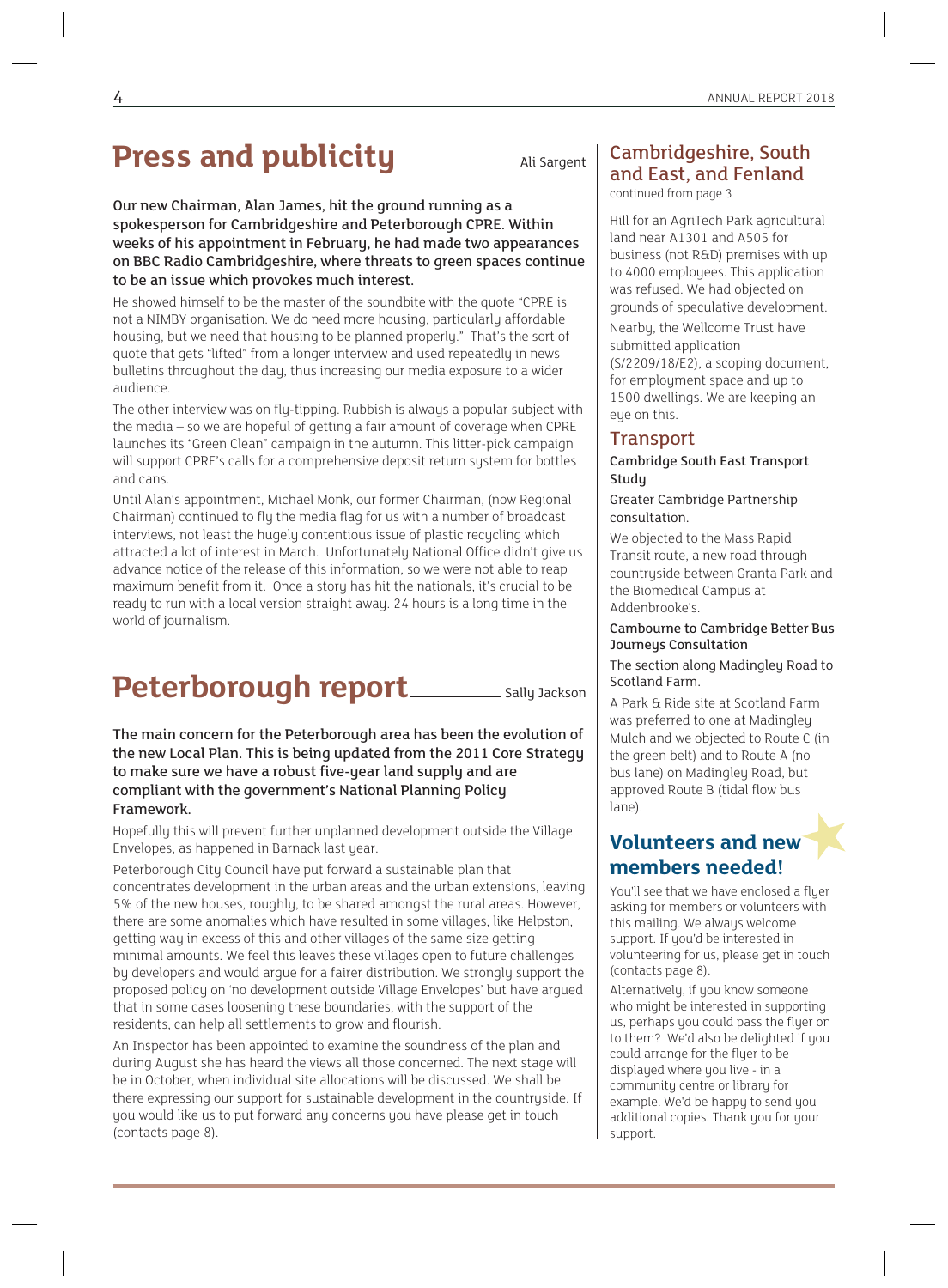# **Financial statements for the period 1.4.17 to 31.3.18**

## The independent examiner's report to the trustees of the Cambridgeshire and Peterborough Branch of the Campaign to Protect Rural England.

This reports on the accounts of the trustees for the year ended 31 March 2018 is in respect of an examination carried out under s145 of the Charities Act 2011.

## Respective responsibilities of trustees and examiner

The charity's trustees are responsible for the preparation of the accounts in accordance with the requirements of the Charities Act 2011 ("the Act").

The charity's trustees consider that an audit is not required for this year under section 144 of the Act 2 and that an independent examination is needed.

It is my responsibility to -

- � examine the accounts under section 145 of the 2011 Act;
- � follow the applicable Directions given by the Charity Commission under section 145(5)(b) of the Act; and
- state whether particular matters have come to my attention.

## Basis of independent examiner's report

My examination was carried out in accordance with the general directions given by the Charity Commission. An examination includes a review of the accounting records kept by the Charity and a comparison of the accounts with

those records. It also includes considering any unusual items or disclosures in the accounts and seeking explanations from you as trustees concerning any such matters. The procedures undertaken do not provide all the evidence that would be required in a full audit, and consequently no opinion is given as to whether the accounts present a true and fair view and the report is limited to those matters set out below.

## Independent examiners statement

In connection with my examination, no material matters have come to my attention which gives me cause to believe that in any material respect:

� accounting records were not kept in accordance with section 130 of the Charities Act or,

� the accounts do not accord with the accounting records. I have no concerns and have come across no other matters in connection with the examination of which attention should be drawn in order to enable a proper understanding of the accounts to be reached.

#### M C A Pettifer FCA

Staffords Unit 1 Cambridge House, Camboro Business Park, Girton, Cambridge CB3 0QH

| <b>A1 Receipts</b>                               | <b>Unrestricted funds</b><br>(To the nearest $E$ ) | <b>Restricted funds</b><br>(To the nearest £) | <b>Endowment funds</b><br>(To the nearest £) | <b>Total funds</b><br>(To the nearest £) | Last year<br>(To the nearest £) |  |  |
|--------------------------------------------------|----------------------------------------------------|-----------------------------------------------|----------------------------------------------|------------------------------------------|---------------------------------|--|--|
| Subscriptions (from<br>CPRE)                     | 9,219                                              | $\qquad \qquad$                               |                                              | 9,219                                    | 9,231                           |  |  |
| <b>Training Seminar</b><br>income                | 1,960                                              | $\qquad \qquad -$                             |                                              | 1,960                                    | 660                             |  |  |
| Donations                                        | 163                                                | $\qquad \qquad$                               |                                              | 163                                      | 206                             |  |  |
| Interest                                         | 38                                                 | $\overline{\phantom{0}}$                      |                                              | 38                                       | 78                              |  |  |
| Lottery                                          | 173                                                |                                               |                                              | 173                                      | 176                             |  |  |
| <b>Sub total (Gross</b><br>income for AR)        | 11,553                                             | $\qquad \qquad -$                             |                                              | 11,553                                   | 10,351                          |  |  |
|                                                  |                                                    |                                               |                                              |                                          |                                 |  |  |
| A2 Assets and<br>investment sales<br>(See table) | -                                                  |                                               |                                              |                                          |                                 |  |  |
|                                                  | -                                                  | -                                             | -                                            |                                          |                                 |  |  |
| Sub total                                        | -                                                  | -                                             | $\overline{\phantom{0}}$                     |                                          |                                 |  |  |
|                                                  |                                                    |                                               |                                              |                                          |                                 |  |  |
| <b>Total receipts</b>                            | 11,553                                             | -                                             |                                              | 11,553                                   | 10,351                          |  |  |

## Section A: Receipts and Payments

5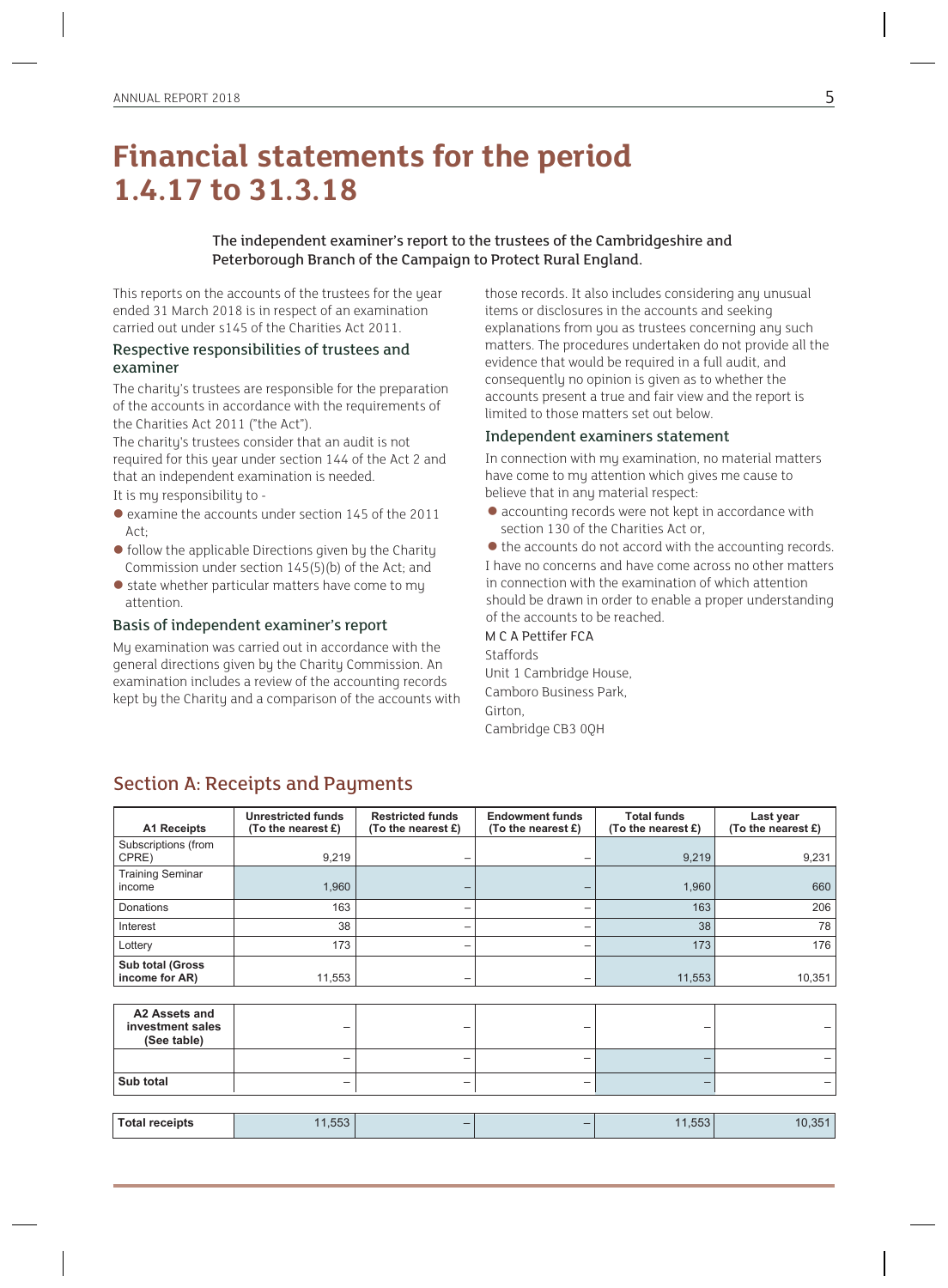## Section A: Receipts and Payments continued

| <b>A3 Payments</b>                 | <b>Unresticted funds</b><br>(to the nearest $E$ ) | <b>Restricted funds</b><br>(to the nearest $E$ ) | <b>Endowment funds</b><br>(to the nearest $E$ ) | <b>Total funds</b><br>(to the nearest $E$ ) | Last year<br>(to the nearest £) |  |  |
|------------------------------------|---------------------------------------------------|--------------------------------------------------|-------------------------------------------------|---------------------------------------------|---------------------------------|--|--|
| <b>ADMINISTRATION</b>              |                                                   |                                                  |                                                 |                                             |                                 |  |  |
| Accommodation                      | 446                                               |                                                  |                                                 | 446                                         | 174                             |  |  |
| Office equipment                   | 30                                                |                                                  |                                                 | 30                                          |                                 |  |  |
| Postage                            | 216                                               |                                                  |                                                 | 216                                         | 129                             |  |  |
| Salaries                           | 5,097                                             | -                                                |                                                 | 5,097                                       | 5,138                           |  |  |
| Staff expenses and<br>training     | 52                                                |                                                  |                                                 | 52                                          | 188                             |  |  |
| Stationery                         | 156                                               | —                                                |                                                 | 156                                         | 125                             |  |  |
| Subscriptions                      | 154                                               |                                                  |                                                 | 154                                         | 174                             |  |  |
| Telephone                          | 841                                               |                                                  |                                                 | 841                                         | 420                             |  |  |
|                                    |                                                   |                                                  | <b>CAMPAIGNS AND PROJECTS</b>                   |                                             |                                 |  |  |
| <b>Training Seminar</b><br>costs   | 1,030                                             |                                                  |                                                 | 1,030                                       |                                 |  |  |
|                                    |                                                   |                                                  | <b>COMMUNICATIONS</b>                           |                                             |                                 |  |  |
| General PR                         | 2,400                                             |                                                  | -                                               | 2,400                                       | 2,400                           |  |  |
| Newsletter                         | 336                                               |                                                  |                                                 | 336                                         | 787                             |  |  |
| Web site                           | 30                                                |                                                  |                                                 | 30                                          |                                 |  |  |
|                                    |                                                   |                                                  | <b>GOVERNANCE</b>                               |                                             |                                 |  |  |
| <b>AGM</b>                         | 575                                               |                                                  |                                                 | 575                                         | 283                             |  |  |
| Annual Report                      |                                                   |                                                  |                                                 |                                             |                                 |  |  |
| Independent<br>examination         | 288                                               |                                                  |                                                 | 288                                         | 276                             |  |  |
| Insurance                          | 261                                               | L.                                               |                                                 | 261                                         | 260                             |  |  |
| Trustee expenses<br>and training   | 610                                               |                                                  |                                                 | 610                                         | 385                             |  |  |
| Volunteer expenses<br>and training | 61                                                |                                                  |                                                 | 61                                          | 80                              |  |  |
|                                    | <b>MISCELLANEOUS</b>                              |                                                  |                                                 |                                             |                                 |  |  |
| Miscellaneous                      | 120                                               |                                                  |                                                 | 120                                         | 66                              |  |  |
| Sub total                          | 12,703                                            |                                                  |                                                 | 12,703                                      | 10,885                          |  |  |

| A4 Asset and<br><b>Investment purchases</b><br>(See table) | <b>Unresticted funds</b><br>(to the nearest $E$ ) | <b>Restricted funds</b><br>(to the nearest $E$ ) | <b>Endowment funds</b><br>(to the nearest $E$ ) | <b>Total funds</b><br>(to the nearest $E$ ) | Last year<br>(to the nearest $E$ ) |
|------------------------------------------------------------|---------------------------------------------------|--------------------------------------------------|-------------------------------------------------|---------------------------------------------|------------------------------------|
|                                                            |                                                   |                                                  |                                                 |                                             |                                    |
| Sub total                                                  | -                                                 |                                                  | -                                               |                                             |                                    |
|                                                            |                                                   |                                                  |                                                 |                                             |                                    |
| Total payments                                             | 12,703                                            |                                                  |                                                 | 12,703                                      | 10,885                             |
|                                                            |                                                   |                                                  |                                                 |                                             |                                    |
| Net of receipts (payments)                                 | (1, 150)                                          |                                                  |                                                 | (1, 150)                                    | (534)                              |
| A5 Transfers between funds                                 | -                                                 |                                                  | -                                               |                                             |                                    |
| A6 cash funds last year end                                | 33,720                                            |                                                  | -                                               | 33,720                                      | 34,254                             |
| Cash funds this year end                                   | 32,570                                            |                                                  |                                                 | 32,570                                      | 33,720                             |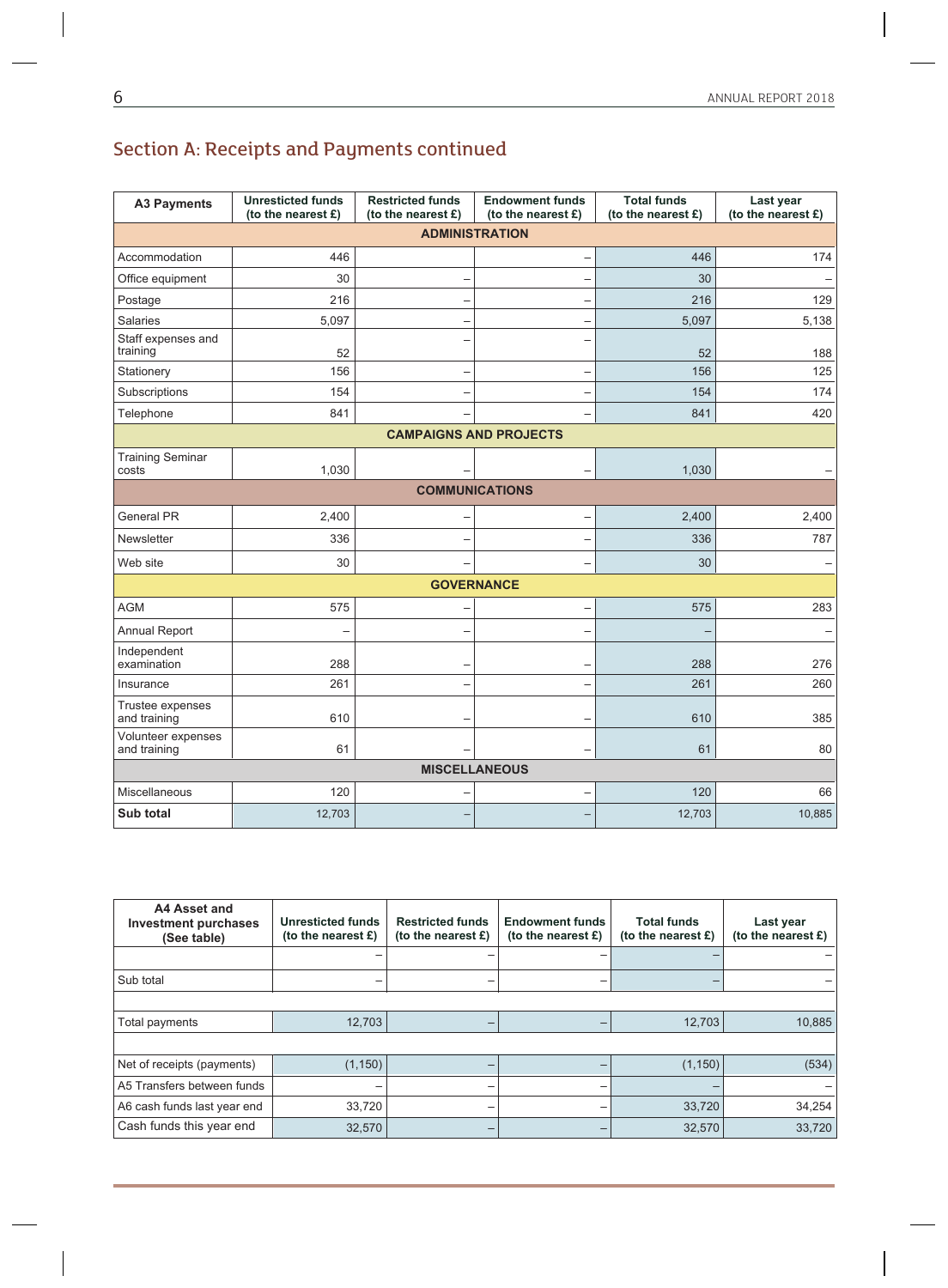| Category             | <b>Details</b>          | <b>Unresticted funds</b><br>(to the nearest $E$ ) | <b>Restricted funds</b><br>(to the nearest $E$ ) | <b>Endowment funds</b><br>(to the nearest $E$ ) |
|----------------------|-------------------------|---------------------------------------------------|--------------------------------------------------|-------------------------------------------------|
| <b>B1 Cash Funds</b> | <b>Barclays Current</b> | 100                                               |                                                  |                                                 |
|                      | CAF Cash                | 1,735                                             |                                                  |                                                 |
|                      | CAF gold                | 18,195                                            |                                                  |                                                 |
|                      | COIF deposit            | 12,500                                            |                                                  |                                                 |
|                      | Petty cash              | 40                                                |                                                  |                                                 |
|                      | Total cash funds        | 32,570                                            |                                                  |                                                 |

## SECTION B: Statement of assets and liabilities at the end of the period

| <b>Category</b>           | <b>Details</b> | Unresticted funds<br>(to the nearest $E$ ) | <b>Restricted funds</b><br>(to the nearest $\mathbf{E}$ ) | Endowment funds<br>(to the nearest $E$ ) |
|---------------------------|----------------|--------------------------------------------|-----------------------------------------------------------|------------------------------------------|
| B2 Other monetry<br>funds | None           | -                                          |                                                           |                                          |

| Category                  | <b>Details</b> | <b>Fund to which</b><br>liability relates | Amount due<br>(optional) | When due<br>(optional) |
|---------------------------|----------------|-------------------------------------------|--------------------------|------------------------|
| l B3 Investment<br>Assets | None           | $\overline{\phantom{a}}$                  |                          |                        |

| Category                                                  | <b>Details</b> | <b>Fund to which</b><br>asset belongs     | Cost (optional)                 | <b>Current value</b><br>(optional) |
|-----------------------------------------------------------|----------------|-------------------------------------------|---------------------------------|------------------------------------|
| <b>B4 Assets</b><br>retained for the<br>charity's own use | Filing cabinet | Unrestricted                              | 20                              |                                    |
|                                                           | Computer       | Unrestricted                              | 100                             |                                    |
|                                                           | Printer        | Unrestricted                              | 30                              |                                    |
|                                                           | Display boards | Unrestricted                              | 100                             |                                    |
|                                                           |                |                                           |                                 |                                    |
| Category                                                  | <b>Details</b> | <b>Fund to which</b><br>liability relates | <b>Amount due</b><br>(optional) | When due<br>(optional)             |
| <b>B5 Liabilities</b>                                     | None           |                                           |                                 |                                    |

# **Treasurer's report**

## Financial Report for the 12 month period ending 31 March 2018

#### Income

The membership subscriptions have held up £9,219 being received compared to £9,231 last year.

During the year we have led a most successful and well attended training session which generated an income of £1960. There were costs attached to this income (shown in the Expenditure section of the report) and the net result was a surplus of £930. However, the event was not planned as a means of generating income, it was rather a means for CPRE to exercise its expertise in training and passing on much needed information concerning the planning process to the attendees.

The total income for the year was £11,553 compared to the prior year £10,351.

## Expenditure

Accommodation costs were £446 which was less than the budget of £1,000. The budget anticipated that we would have shared the costs of the office space with the CPRE

East of England Region, but this expenditure will now commence with effect from 1.4.2018.

Salary costs were £5,097 but in 2018/19 they will be some £500 higher due to an increase in salary, new pension costs and a slight adjustment in the proportional sharing with the Region.

Nicholas de Chenu

Costs listed under Training Seminar costs of £1,030 were discussed with the income above.

Trustees expenses of £610 were higher than the previous year's £385, which reflects greater activity and is well within the area of reasonableness, and less than provided for in the budget.

The total expenditure for the year was £12,703 (which included the £1,030 training seminar costs) compared to the prior year £10,885. The net result was an excess of expenditure of £1,150 which was very similar to last year's net outflow of £534.

## Cash Position

The total balance of all the bank accounts at the end of the year was £32,570 a small reduction from last year's closing balance of £32,720.